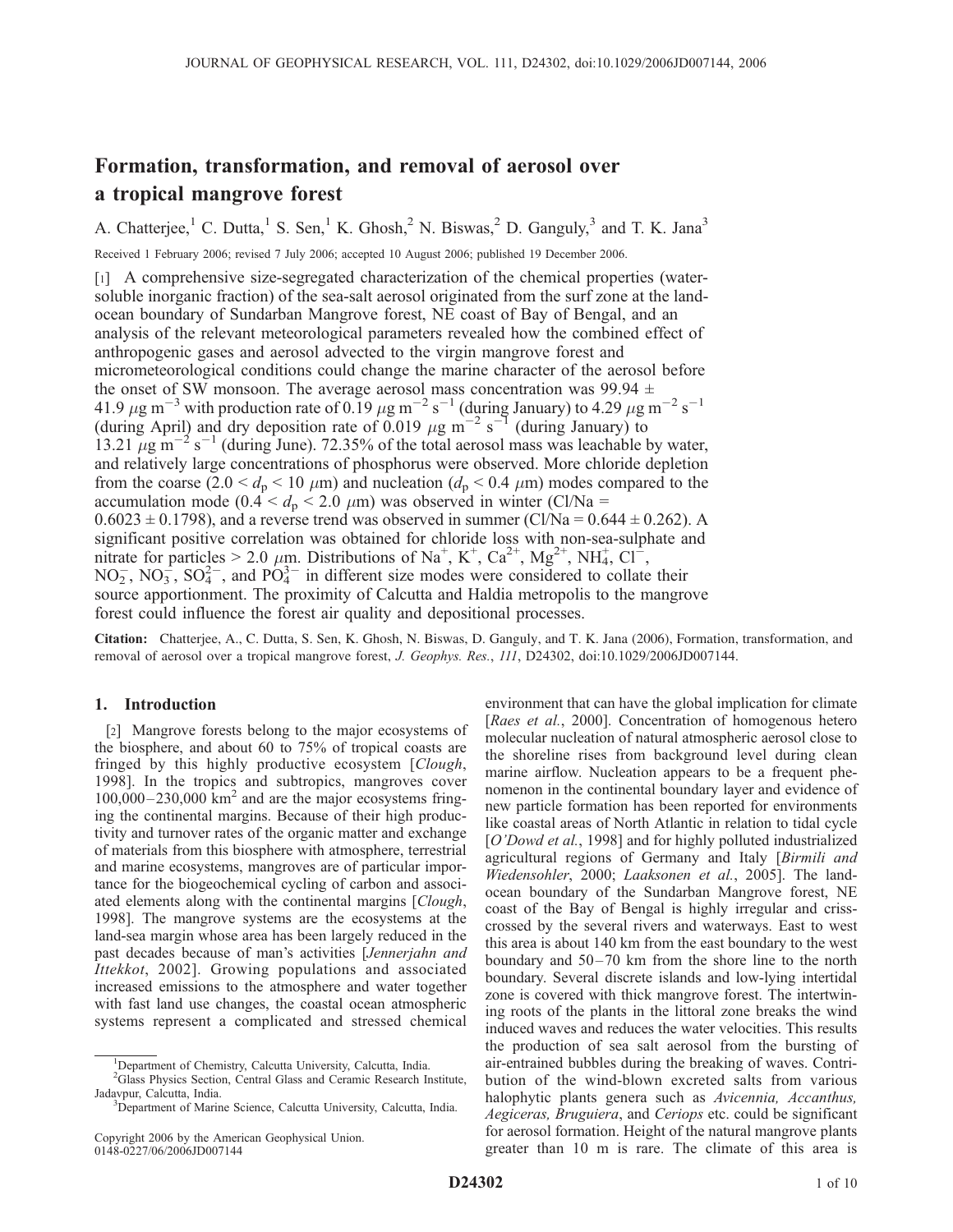dominated by Southwest monsoon (June–September) and Northeast monsoon (October-January). The seasonal movement of Inter Tropical Convergence Zone during NE monsoon could cause the polluted continental air to overlap with the virgin mangrove forest environment. This globally important ecosystem is characterized by exchange of both aerosol promoting and nonpromoting biogenic gases [Mukhopadhyay et al., 2002; Biswas et al., 2005]. This typical mangrove forest could result in rapid vertical mixing of biogenic gases and aerosols to high altitude, where they can be transported over long distance affecting tropospheric chemistry. Several studies involving aerosol production and chemical composition measurements have been reported in tropical rain forest [Artaxo et al., 1990, 1994, 1998]. Despite the important role played by the mangroves in the biogeochemical cycle of the coastal as well as offshore environment, very few quantitative studies have been carried out in the past to clarify the extent to which mangrove represent a significant source of aerosol.

[3] Considering the close proximity of this ecosystem to the metropolis and industrial town like Calcutta and Haldia mass loading and dry deposition of sea-salt aerosol at the land ocean boundary condition of this coastal Sundarban mangrove environment was studied along with its sizesegregated chemical composition, distribution and quantitative source apportionment during Asian dry season between November and June with the objective of assessing the impact of anthropogenic gases and aerosol advected to the measurement site.

## 2. Sampling Location

[4] The area of Indian Sundarban Mangrove forest is 9630 km<sup>2</sup> out of which 4264 km<sup>2</sup> is under reserve forest in the estuarine phase of the river Ganges (Figure 1). It is a unique bioclimatic zone at land-ocean boundary of Bay of Bengal  $(20^{\circ}32' - 20^{\circ}40'N$  and  $88^{\circ}05' - 89^{\circ}E$ ) and the largest delta on the globe. Several discrete islands constitute Sundarban. The largest island in the row, Sagar Island, covering an area of  $300 \text{ km}^2$ , is situated at the confluence of Hooghly River and Bay of Bengal. Human activities as well as changes in the land use through reclamation for the agriculture and aquaculture have altered natural mangrove vegetation cover at this island. Lothian Island covering an area of 38  $\text{km}^2$ , has been notified as a sanctuary and is situated at the confluences of Saptamukhi River and Bay of Bengal.

[5] Measurements were carried out at two stations: one located at Sagar Island (Seamapore tower situated at a distance of 250 m from the shore line) and the other one at Lothian Island located at a distance of about 40 km from the Seamapore tower. Both the towers were about 20 m high and the aerosol sampler was employed on a platform at 10 m height of the tower.

#### 3. Experimental Method

[6] Sampling period of aerosol was from November 2004 – June 2005 and a total of five sets of samples were collected. Each event began at 0600 LT. and lasted for about 40 hours. Sampling was done at both the stations one immediately after another. The sampling schedule and meteorological parameters are detailed in Table 1 (all times are local time). Size-segregated aerosol samples were collected using a battery operated cascade impactor (flow rate  $1.7 \text{ m}^3 \text{ h}^{-1}$ ) fitted with a pre separator (Pacwill Environmental, Canada) and particles were classified into nine size fractions according to the following equivalent aerodynamic cut off diameters: 0.4;0.7;1.1;2.1;3.3;4.7;5.8;9;10  $\mu$ m. On the quartz fiber substrate (diameter 81mm, ashed at  $700^{\circ}$ C for 24 hours and carefully equilibrated in desiccators) total aerosol mass was measured by weighing the substrate, before and after sampling using a microbalance (Metler AE 240) in a controlled environment chamber maintained at a temperature of  $23 \pm 2^{\circ}$ C and relative humidity of  $35 \pm 5\%$ . The temperature, humidity, pressure, wind speed and its direction, were simultaneously recorded at two different heights (10 m and 15 m) by a computerized weather station (Model: Davis 7440), using different probes. Measurements of the micrometeorological parameters were done only during the limited hours of aerosol collections. The planetary boundary layer (PBL) height (h) was estimated [Pal *Arya*, 2001] using the relation: h =  $0.25u*/|F|$  and  $u*$  (frictional velocity) was calculated from wind velocity (u) at two different heights,  $z_1$  and  $z_2$  using the relation  $u_* =$ k  $\{uz_2 - uz_1\}/\ln(z_2/z_1)$ , where k = Von Karman constant  $(0.4)$  and  $F =$  Coriolis parameter related to the rotational speed of the earth ( $\Omega$ ) and latitude as  $F = 2\Omega$  Sin  $\varphi$ .

[7] Water-soluble inorganic species like  $Na^+$ ,  $NH_4^+$ ,  $K^+$ ,  $Ca^{2+}$ , Mg<sup>2+</sup>, Cl<sup>-</sup>, NO<sub>2</sub>, NO<sub>3</sub>, PO<sub>4</sub><sup>3-</sup> and SO<sub>4</sub><sup>2-</sup> at each stage were extracted by ultrasonic agitation using 20 ml deionized water for 20 minutes using a procedure similar to those described by Zhuang et al. [1999]. The extracts were filtered through nylon membrane filter paper and kept in the prewashed polypropylene bottles. Chemical analysis for the water soluble inorganic ions were conducted by Ion Chromatography (Metrohm 792 basic IC) using separator columns, (Metrosep cation  $1-2$  (6.1010.000)) for cation and (Metrosep A Supp 3 (6.1005.320)) for anion analysis, fitted with a guard column (PRP-1 IC guard column cartridge (6.1005.050)). The eluents were a mixture of 1.8 mmol  $L^{-1}$  Na<sub>2</sub>CO<sub>3</sub> and 1.7 mmol  $L^{-1}$  NaHCO<sub>3</sub> for anion and a mixture of  $0.75$  mmol  $L^{-1}$  pyridine dicarboxylic acid and 4 mmol  $L^{-1}$  L (+) tartaric acid for cation analysis and were passed at a flow rate of 1 ml min<sup>-1</sup>. The detection limits were 0.008  $\mu$ g m<sup>-3</sup> for SO<sub>4</sub><sup>2</sup>, Cl<sub>2</sub>, and NH<sub>4</sub>, 0.005  $\mu$ g m<sup>-3</sup> for NO<sub>3</sub>, NO<sub>2</sub>, PO<sub>4</sub><sup>3-</sup> and Mg<sup>2+</sup> and 0.014  $\mu$ g m<sup>-3</sup> for Na<sup>+</sup>, and 0.011  $\mu$ g m<sup>-3</sup> for Ca<sup>2+</sup>.

[8] Salinity of the coastal water was determined by Mohr-Knudsen titration method. Standard seawater of chlorinity 19.374 procured from the National Institute of Oceanography, Goa, was used for standardization (S =  $1.80655 \times$  Cl). Phosphate, nitrate, nitrite, ammonia were analyzed by spectrophotometric method [Grasshoff et al., 1983]. NO<sub>2</sub> in ambient air was absorbed in 25 ml of sodium hydroxide in sodium arsenate solution and concentration of  $NO<sub>2</sub>$  in the mixture was estimated by spectrophotometric method [Jacobs and Hochhieser, 1958]. NH<sub>3</sub> was absorbed in 10 ml  $0.1N$  H<sub>2</sub>SO<sub>4</sub> and after mixing with phosphate buffer determined spectrophotometrically by indophenol blue method [APHA, 1977].

[9] For estimating the aerosol flux, a distributed area source is considered in which the offshore and nearshore area contributions is treated as coming from a continuous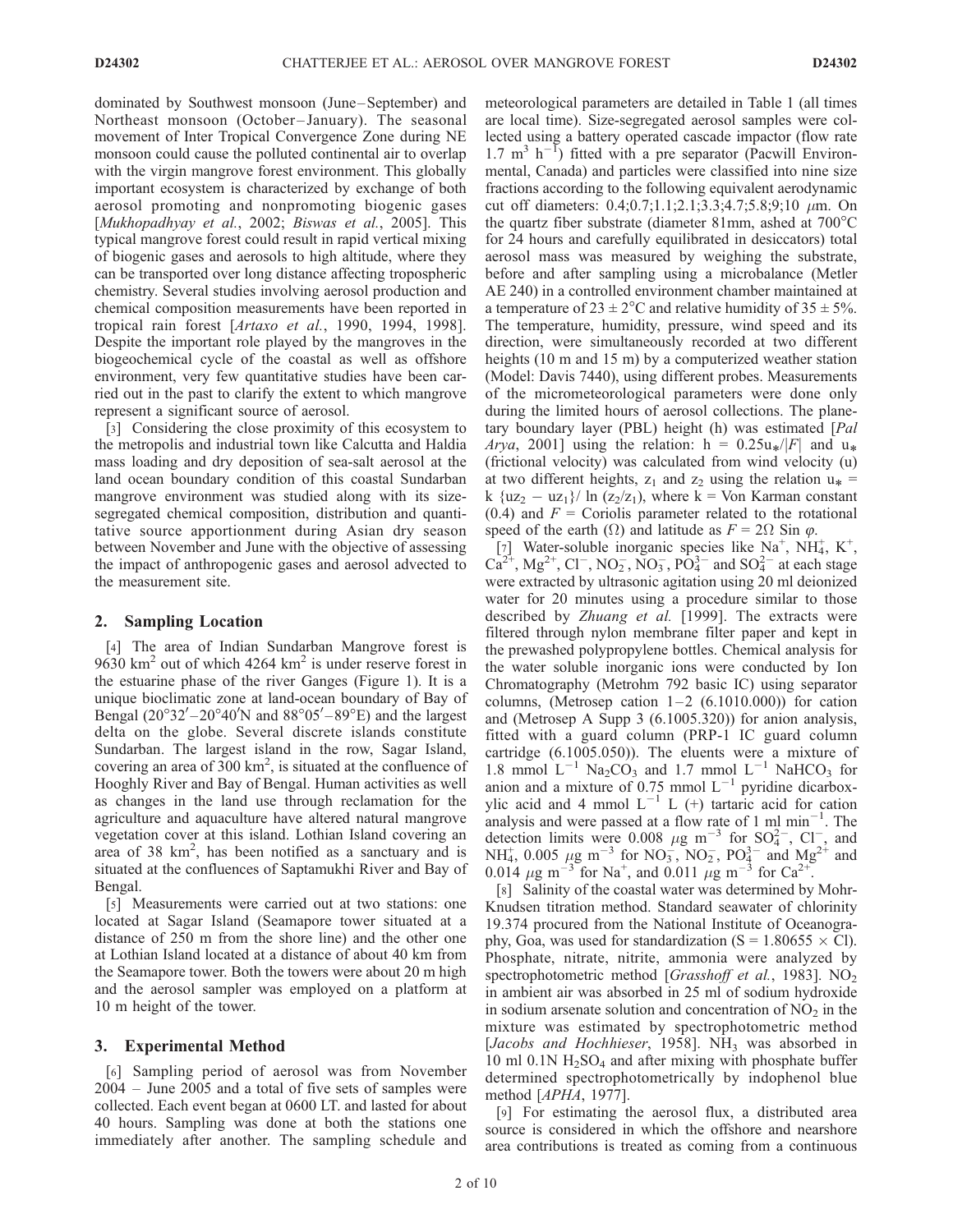

Figure 1. Map showing the station location.

distribution of infinitesimal sources. Aerosol occurs neither as point sources (for whitecaps) nor as line sources (for surf zone) from an atmospheric diffusion viewpoint. Considering the emissions of aerosol from an area at a uniform rate of F gm  $\text{m}^{-2}\text{s}^{-1}$  with an atmospheric concentration of  $\chi$   $\mu$ g m<sup>-3</sup> and average wind speed of u m s<sup>-1</sup> over the phase distance X from a receptor point to the upwind edge of the sea source, the following equation [Gifford and Hanna, 1973] was used for flux calculation:

$$
F = \chi u/C,
$$

where  $C = 0.7979$   $X/\sigma z$   $(1 - b)$  and  $\sigma z = aX^b$ .

[10] Values of a and b for different atmospheric dispersion conditions are compared according to Pasquill and Smith [1983]. The generation of aerosol depends on the phase distance, which govern the sea state and whitecaps distributions and subaqueous bathymetry, which controls the breaking wave condition in the surf zone apart from wind speed, direction and duration in the coastal area. Whitecaps were observable with an upwind distance of 50 meter. Hsu and Whelan [1976] examined the validity of the Gifford and Hanna [1973] model to a surf zone and the predicted data were found in good agreement with those obtained on open coasts in Texas and Hawaii and a protected coast on Barbados [Duce and Woodcock, 1971; Hoffman and Duce, 1972]. The aerosol flux values reported here are to be considered as estimates rather than absolute values.

[11] Dry deposition fluxes  $(F_d)$  of different size fractions were determined using the dry deposition velocity model developed by Sehmel and Hodgson [1978]. This model divides the mass size distribution into a number of intervals with different deposition velocity and the calculated dry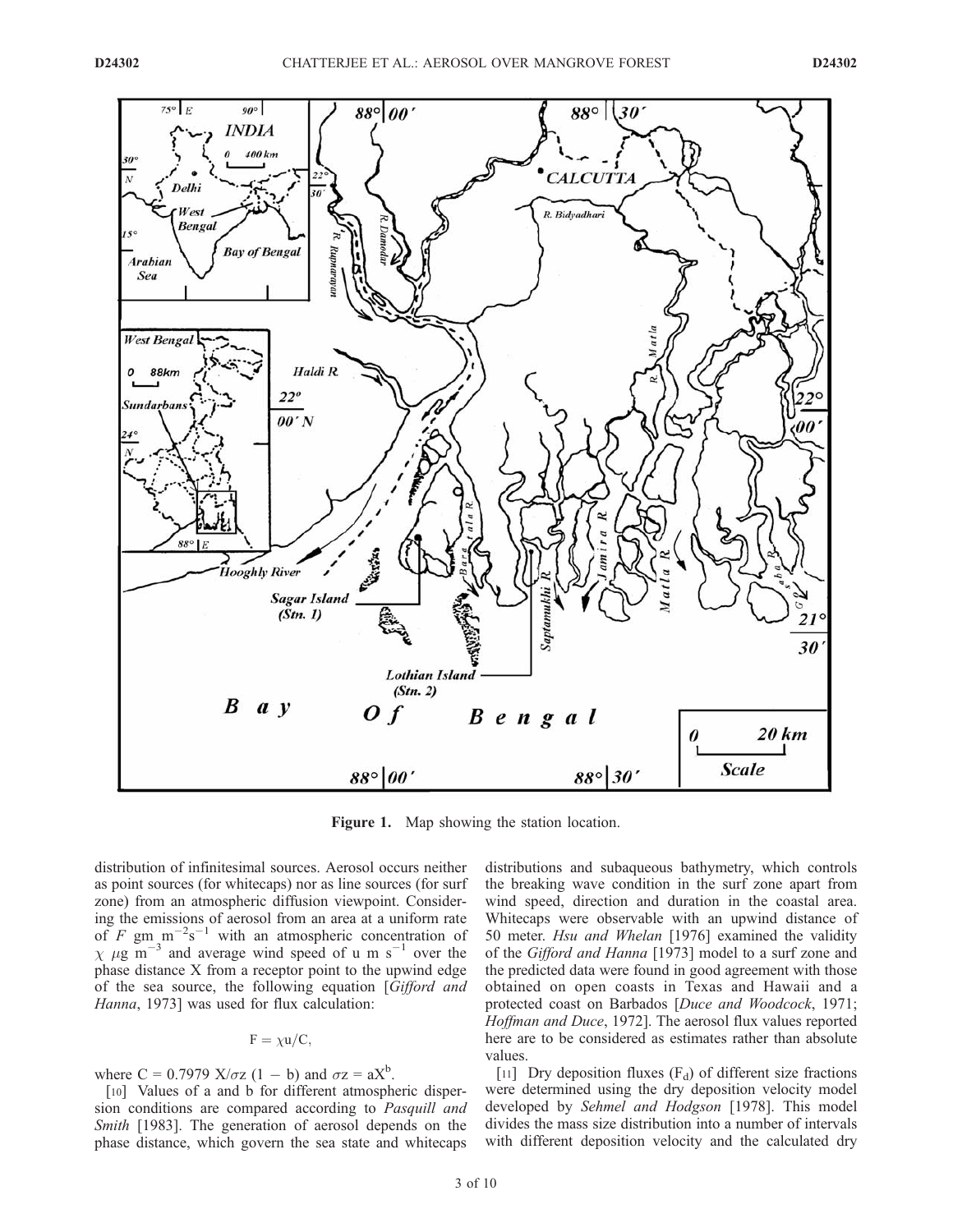**Table 1.** Sampling Schedule With Meteorological Conditions and Physicochemical Properties (Mean  $\pm$  SD) of Coastal Water<sup>a</sup>

|                           | $22 - 26$ Nov 2004 | $21 - 24$ Jan 2005 | $1-4$ March 2005  | 30 April to 3 May 2005 | $3 - 6$ Jun 2005 |
|---------------------------|--------------------|--------------------|-------------------|------------------------|------------------|
| Temperature, °C           |                    |                    |                   |                        |                  |
| 10 <sub>m</sub>           | $22.9 \pm 3.47$    | $17.98 \pm 3.92$   | $22.34 \pm 3.04$  | $30.2 \pm 1.94$        | $29.2 \pm 2.35$  |
| 15 <sub>m</sub>           | $22.5 \pm 3.67$    | $18.2 \pm 4.37$    | $27.90 \pm 3.62$  | $29.7 \pm 1.57$        | $28.57 \pm 1.47$ |
| Wind Speed, $m s^{-1}$    |                    |                    |                   |                        |                  |
| 10 <sub>m</sub>           | $0.36 \pm 0.38$    | $0.46 \pm 0.31$    | $1.01 \pm 0.91$   | $5.74 \pm 3.02$        | $4.71 \pm 0.9$   |
| 15 <sub>m</sub>           | $0.9 \pm 0.82$     | $0.75 \pm 0.47$    | $2.33 \pm 1.48$   | $8.01 \pm 3.34$        | $7.05 \pm 1.21$  |
| Wind direction, Degrees   |                    |                    |                   |                        |                  |
| Night                     | $270 - 315$        | $315 - 360$        | $315 - 360$       | $135 - 270$            | $135 - 270$      |
| Day                       | $225 - 270$        | $0 - 45$           | $0 - 45$          |                        |                  |
| RH, $\%$                  | $76.8 \pm 14.6$    | $75.13 \pm 14.09$  | $74.13 \pm 14.57$ | $76.2 \pm 7.27$        | $91.46 \pm 3.73$ |
| Pressure, mm              | 760.7-764          | $763 - 768.3$      | $759.1 - 762.6$   | $753 - 758$            | $754.3 - 757$    |
| PBL, m                    | 2545               | 1324               | 4018              | 1871                   | 1948             |
| $u_*, \text{ ms}^{-1}$    | 0.5                | 0.29               | 1.3               | 2.24                   | 2.31             |
| $z_0$ , m                 | 7.65               | 5.27               | 7.33              | 3.58                   | 4.39             |
| Salinity, %               | 15.72              | 23.1               | 25.81             | 25.9                   | 19.43            |
| $PO_4^{3-} - P$ , $\mu$ M | 1.32               | 0.69               | 1.81              | 2.77                   | 1.7              |
| $NO3 - N$ , $\mu$ M       | 10.62              | 10.22              | 18.87             | 14.15                  | 16.3             |
| $NH_4^+$ –N, $\mu$ M      | 0.97               | 0.73               | 0.72              | 0.15                   | 0.21             |

<sup>a</sup>RH is relative humidity; PBL is planetary boundary layer; u\* is frictional velocity.

deposition flux for each interval is then summed to calculate the total flux.

[12]  $F_d = \Sigma CiV_d$ , where Ci = concentration of different size fraction measured by each impactor stage and  $Vd =$ deposition velocity of the particle for each impactor stage and is calculated using the relation:

[13]  $V_d$  (cm s<sup>-1</sup>) = exp {7.1108 + [ln (Sc)ln (d/z<sub>0</sub>)]  $[0.02529 - 0.00273 \ln (d/z_0)] + [ln (Y^+)] [0.03239]$ ln  $(T^+)$  – 0.09177 ln (d/z<sub>0</sub>)] – 0.14919 [ln(d)]<sup>2</sup> – 4.180 ln  $(d/z_0)$  where:  $d =$  particle diameter (cm),  $Sc =$  Schmidt number ( $\nu$ /D), u<sub>\*</sub> = friction velocity (cm s<sup>-1</sup>), z<sub>0</sub> = aerodynamic surface roughness (cm),  $\nu$  = kinematic viscosity  $(\mu/\rho)$ ,  $\rho =$  air density (g cm<sup>-3</sup>), D = Brownian diffusion coefficient (cm<sup>2</sup> s<sup>-1</sup>),  $\Upsilon^+$  = dimension less relaxation time  $[(\rho_{\rm P} \, d^2 \, u^2)(18\mu\nu)], \rho_{\rm P} =$  particle density, (g cm<sup>-3</sup>),  $\mu =$ air viscosity (g cm<sup>-1</sup> s<sup>-1</sup>). This model has been used previously and produced the best calculated/measured flux ratio (1:1) and smallest standard deviation  $(\pm 0.42)$  [*Lin et* al., 1993; Lestari et al., 2003]. Values of viscosity of the air at the observed temperature and pressure and densities of the aerosol particles were adopted as given by Williamson [1973].

[14] The relative random uncertainties of the main aerosol component concentration for each impactor stage were obtained, using the procedure of error propagation described by *Putaud et al.* [2000], and including (1) uncertainty in the sampled air volume,  $\pm 3\%$ , (2) weighing precision  $\pm 2 \mu$ g, (3) precision of the extraction water volume,  $\pm 0.05$  ml, (4) the relative error in ion chromatographic measurements,  $-1.95$  to  $+2.33\%$ , and (5) blank variability  $\pm 49.6$ ,  $\pm 14.5$ ,  $\pm 5.5, \pm 14.17, \pm 16.92, \pm 4.16 \mu g L^{-1}$  for Na<sup>+</sup>, Cl<sup>-</sup>, NH<sub>4</sub>,  $NO_3^-$ ,  $SO_4^{2-}$ , and  $PO_4^{3-}$ , respectively. Before running water extract of the sample in the ion chromatograph simulated rainwater standard reference material from National Institute of Science and Technology, SRM No. 2694 – A was analyzed to estimate the relative error of individual ions.

## 4. Result and Discussion

[15] Temperature, wind speed and direction, Planetary Boundary Layer (PBL) given in Table 1 show lower values

during the initial phase of the dry season (postmonsoon) compared to those observed during the last phase (premonsoon). However, relative humidity (RH) gradually decreases to a minimum value in March and again it increases to maximum value before the onset of monsoon. The average mass of total aerosol along with the concentration of major water soluble inorganic ions (Na<sup>+</sup>, K<sup>+</sup>, NH<sub>4</sub>, Ca<sup>2+</sup>, Mg<sup>2+</sup>,  $Cl^-, NO_2^-, NO_3^-, PO_4^{3-}, SO_4^{2-})$  are divided into three modes [*Pueschel*, 1995]: coarse (2.0 <  $dp$  < 10 $\mu$ m), accumulation  $(0.4 < dp < 2.0 \mu m)$  and nucleation  $(dp < 0.4 \mu m)$  and their size distributions are presented in Table 2. The average mass of aerosol (sum of all sizes) is  $99.94 \pm 41.9$   $\mu$ g m<sup>-3</sup>. Ganguly et al. [2005] reported the surface level aerosol mass concentration of 100  $\mu$ g m<sup>-3</sup> over the Bay of Bengal during 19–28 February 2003. Over the Amazon forest, Artaxo et al. [1998] observed the average aerosol mass concentration of  $107 \pm 61 \ \mu g \ m^{-3}$  with a maximum value of 297  $\mu$ g m<sup>-3</sup> during biomass burning in the Amazon Basin. Parameswaran et al. [1999] estimated the mass loading of  $20-130 \mu g m^{-3}$  aerosol over the Indian Ocean near to the Thiruvananthapuram coast. Figure 2 shows the variations of aerosol mass concentrations in different size during the study period. Its concentration showed a progressive decrease from 128.21  $\mu$ g m<sup>-3</sup> in November to a minimum value of 44.14  $\mu$ g m<sup>-3</sup> in March and again increased back

**Table 2.** Concentrations (Mean  $\pm$  SD) of Water-Soluble Ions in Different Size Modes

| Species         |                                 | Coarse, $\mu$ g m <sup>-3</sup> Accumulation, $\mu$ g m <sup>-3</sup> Nucleation, $\mu$ g m <sup>-3</sup> |                 |
|-----------------|---------------------------------|-----------------------------------------------------------------------------------------------------------|-----------------|
|                 | Total aerosol $56.99 \pm 23.67$ | $36.67 \pm 14.98$                                                                                         | $6.42 \pm 4.82$ |
| Na              | $13.41 \pm 7.9$                 | $5.91 \pm 5.19$                                                                                           | $1.49 \pm 1.77$ |
| NH <sub>4</sub> | $0.11 \pm 0.08$                 | $0.94 \pm 0.91$                                                                                           | $0.38 \pm 0.44$ |
| K               | $2.17 \pm 1.37$                 | $0.54 \pm 0.87$                                                                                           | $0.11 \pm 0.21$ |
| Ca              | $2.95 \pm 1.75$                 | $1.06 \pm 1.01$                                                                                           | $0.33 \pm 0.47$ |
| Mg              | $0.95 \pm 1.42$                 | $0.50 \pm 0.97$                                                                                           | $0.12 \pm 0.23$ |
| C1              | $7.92 \pm 4.26$                 | $1.95 \pm 1.37$                                                                                           | $0.61 \pm 0.55$ |
| NO <sub>2</sub> | $0.08 \pm 0.06$                 | $0.07 \pm 0.1$                                                                                            | $0.04 \pm 0.06$ |
| NO <sub>3</sub> | $1.55 \pm 1.13$                 | $1.52 \pm 1.61$                                                                                           | $0.66 \pm 1.13$ |
| PO <sub>4</sub> | $7.07 \pm 2.97$                 | $3.84 \pm 0.94$                                                                                           | $0.9 \pm 0.67$  |
| $SO_4$          | $7.02 \pm 10.08$                | $5.73 \pm 6.42$                                                                                           | $1.33 \pm 2.05$ |
| $nss-SO4$       | 3.64                            | 4.24                                                                                                      | 0.96            |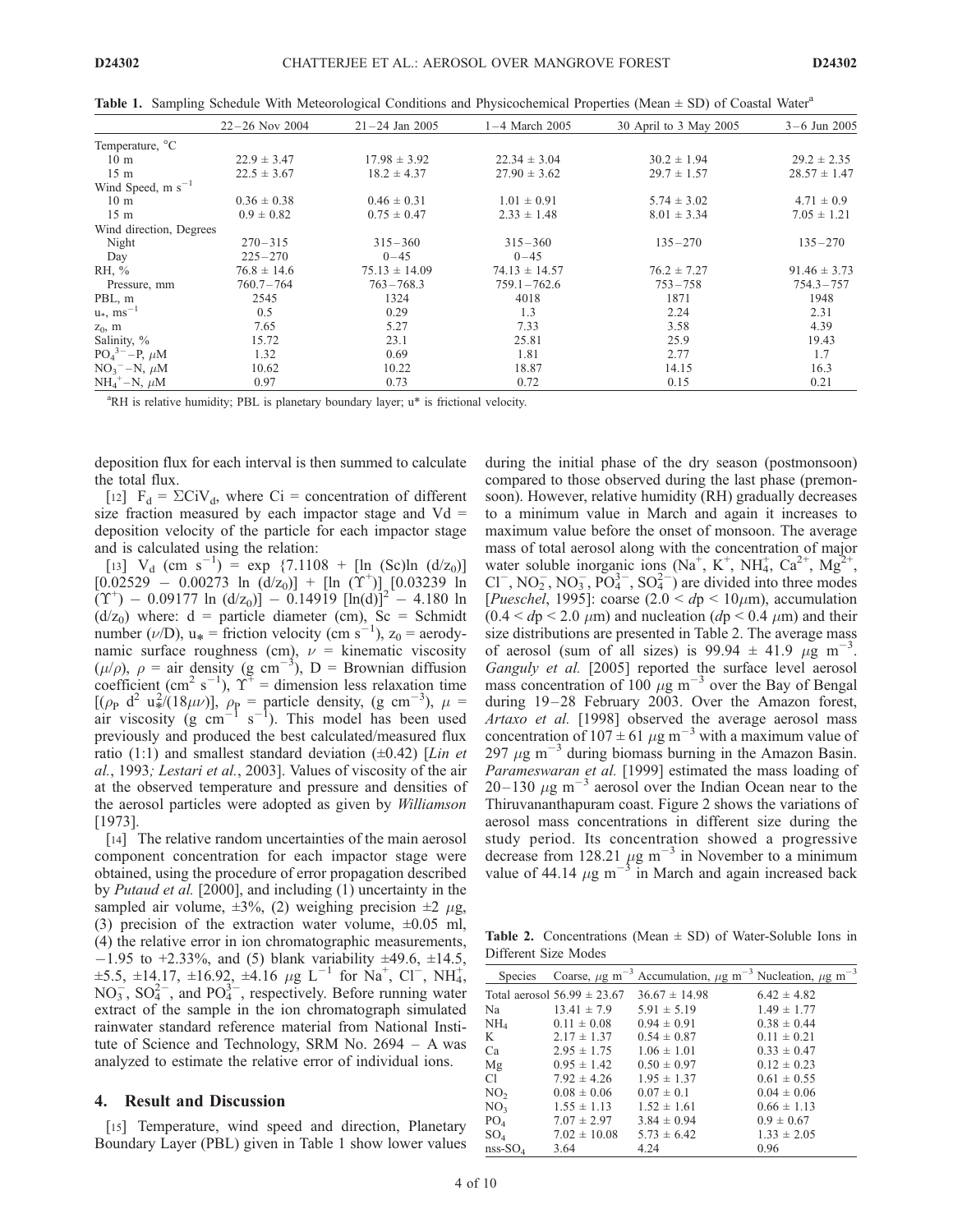

Figure 2. Datewise concentration of coarse, accumulation, and nucleation mode aerosol (average of two stations' data).

to 152.6  $\mu$ g m<sup>-3</sup> in June. Rajeev et al. [2004] also observed the larger aerosol optical depth (AOD) over the Arabian Sea and Bay of Bengal during February –April compared to that during November-January. Sea-salt aerosol loading over the surf zone before the onset of monsoon (April–June) was about 10 fold higher in magnitude (Figure 3) than that the rate observed during November-March. Lower rate of aerosol loading during March together with maximum PBL height of 4018 m could result less abundance of total aerosol in the atmosphere. Reversal of wind direction along with the decreased PBL height (Table 1) was a preindication of the onset of southwest monsoon. This resulted in the higher rate of loading of aerosol and its subsequent transport toward the continent. During the winter period (November – March) persistent north easterly flow with wind velocity between 0.75 and 2.33 m  $s^{-1}$  at 15 m and high pressure  $(759.1 - 768.3$  mm) to the north of the equator gave rise to the PBL heights variation between 1324 and 4018 m with gradual decrease of temperature, humidity and aerosol concentration (128.2-44.14  $\mu$ g m<sup>-3</sup>). The seasonal movement of the Intertropical Convergence Zone (ITCZ) toward North during summer (April-June) prevailing southwesterly wind with  $4.71 - 5.74$  m s<sup>-1</sup> velocity and low pressure (753–758 mm) caused variation of PBL heights between 1871 and 1948 m accompanying with increasing temperature, humidity and aerosol concentration  $(91.23 - 152.6 \mu g m^{-3})$  in the atmosphere.

[16] Deposition velocity showed a wide range of variation with a minimum value of  $0.02$  cm s<sup>-1</sup> in January and a maximum value of 7.6 cm  $s^{-1}$  in June. The decrease of deposition velocity with decreasing wind velocity also agrees with other literature data [McDonald et al., 1982; Petelski and Chomka, 2000] The equation did not yield negative values of deposition velocity  $(V_d)$  for wind velocity between 0.36 and 5.74 m  $s^{-1}$ . Dry deposition rates varied between 0.019 and 13.21  $\mu$ g m<sup>-2</sup>s<sup>-1</sup> with a maximum rate in June; which could be due to greater turbulent deposition as evident by the friction velocity,  $u*$ of 2.31 m s<sup>-1</sup>. A surf zone spans 140 km along the NE coast of Bay of Bengal and within an upwind distance of 50m from the shoreline was considered. The estimated width of the surf zone was 100m, which was on the higher end values observed by *De Leeuw et al.* [2000]. In this littoral

region, wave breaking is dominated by interaction with the shallow sea bottom surface and low-lying islands covered with the thick mangrove forest. Extensive near complete whitecap coverage can develop even at very low wind speed. Integrating over the months with dry deposition of aerosol, the surf zone from receptor point to the upwind edge of the sea source  $(7 \times 10^{6} \text{ m}^2)$  total amount of dry deposition was estimated to be 591 Mg with 34.7% sea salt aerosol contribution from surf zone and the rest being advected horizontally. Figures 4a and 4b represents the size distribution of aerosol flux for the month of November and March, respectively; which showed quadrimodal distribution with prominent peaks of lower intensity in the nucleation and accumulation modes compared to that of coarse mode. Table 2 shows the average aerosol concentration along with its water-soluble components in coarse, accumulation and nucleation mode. Water-soluble inorganic fraction accounts for 72.35% of the total aerosol mass. The rest of the mass could be due to water insoluble trace elements, black/organic carbon, water and the other components. During postmonsoon (November-January), the dominant wind direction was from North West to North East and contribution of accumulation mode was found to be increased from 39.7 to 46.0% indicating the effect of air borne mass from urban plume of Calcutta and Haldia metropolis reaching the sampling site. Cavalli et al. [2006] observed aerosol over a boreal coniferous forest in southern Finland to lose marine character and to acquire chemical features resembling those of European continental sites, with a marked increase in the concentrations of all major anthropogenic aerosol constitutes as the arrival of northerly airflow progressively change the direction from west to east.

[17] However, the possibilities of emission due to forest burning was remote and natural emission of bio aerosol from the vegetation along with the photochemical oxidation of isoprene and its subsequent contribution to nucleation mode [Claeys et al., 2004; Buzorins et al., 2001] would contribute to the nucleation mode which ranged between 1.24–13.35  $\mu$ gm<sup>-3</sup>. Significant increase in nucleation mode (8.7% of the total aerosol mass) was observed over the mangrove forest during premonsoon (June). High concen-



Figure 3. Datewise variation of the rate of aerosol flux (F) and dry deposition flux( $F_d$ ) (bars represent the overall uncertainties associated with the flux measurements).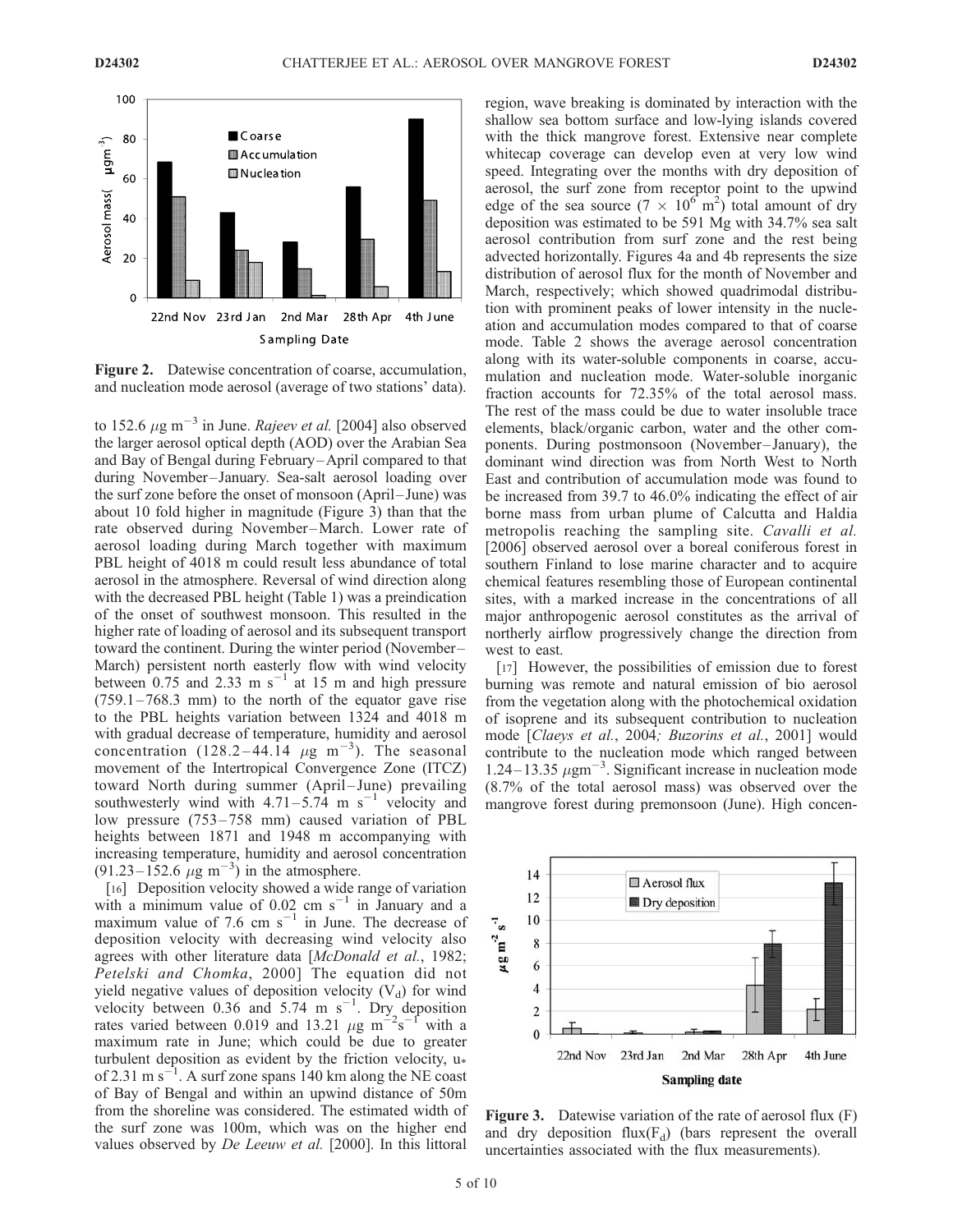

Figure 4. Change of rate of aerosol loading in different size mode for (a) November and (b) March.

tration in the coarse mode in general and, its enhanced contribution of 59.8 to 63.8% during premonsoon in particular indicates the impact by soil dust particle. Dey et al. [2004] observed the impact of dust loading on aerosol optical depth during the premonsoon season over the Indo-Gangetic basin. Air borne particles originated from biological activities of the microorganisms on leaf surfaces and forest litters to gather with wind blown pollen grains could contribute to the coarse fraction in the forest areas [Artaxo et al., 1994]. Few biogenic elements (K, P, S, Zn, Rb) could also be released from the leaves to the atmosphere during guttation and transpiration [Nemeruyk, 1970]. Considerable contribution to coarse fraction from the wind blown secreted salt via salt gland of mangrove plants could also be specific for the Sundarban Mangrove forest in the NE coast of Bay of Bengal [*Popp*, 1984]. Increased temperature, wind velocity and relative humidity could enhance the natural emission and the biological activity during premonsoon time in the forested area. In order to determine the impact of sources other than the marine, ratios of dissolved ions with sodium were calculated assuming Na to be of the marine origin. The observed ratios along with their literature values [Riley and Chester, 1971] are given in Table 3. Ratio of ions with respect to  $Na<sup>+</sup>$  was found to be higher for NO<sub>3</sub>, NO<sub>2</sub>, PO<sub>4</sub><sup>3</sup>, SO<sub>4</sub><sup>2</sup>, K<sup>+</sup>, Ca<sup>2+</sup>, lower for  $CI^-$  and closer for  $Mg^{2+}$  in comparison with those obtained for seawater. Lower ratio for  $Cl^-$  could be due to the fractionation of sea salt and the average percentage of  $Cl^$ depletion was found to be 72.1 with higher  $Cl^-$  depletion rate from accumulation and nucleation mode (77.2 –81.7%) compared to that of coarse mode (67.2%). Over wet and well-vegetated mangrove forest inversion of temperature is a common phenomenon. In summer, inversion of temperature was observed for a limited period of time in the night (2300– 0400 LT) (30 March to 3 April 2005), while in winter it was observed almost through out day and night except for the period between  $0100 - 0600$  LT,  $(21 - 24)$ January 2005). This resulted more loss of chloride from the coarse and nucleation mode compared to accumulation mode in January (Cl/Na =  $0.6023 \pm 0.1798$ ) and reverse trend was observed in April (Cl/Na =  $0.644 \pm 0.262$ ) (Figure 5).

[18] *Zhuang et al.* [1999] observed the decrease of  $Cl^$ depletion from 98% to 10% as particle size increases from 1.8 to18  $\mu$ m. *Pakkanen* [1996] also observed similar size dependence in Finland. Smaller particles provide more surface area and their longer residence times could facilitate the reactions between gaseous  $HNO_3$  and  $H_2SO_4$  on the seasalt particle surface. Coarse-mode nitrate is mainly formed by the reaction of  $HNO<sub>3</sub>$  with sea-salt particles, especially when maritime and urban air masses are mixed together. This reaction has been suggested to be the major path for the formation of coarse-mode nitrate at many coastal areas.  $NO<sub>x</sub>$  transforms into gaseous nitrous and nitric acids, which later react with NaCl in sea-salt aerosols to form  $NaNO<sub>3</sub>$  and HCl in the chloride depletion reaction [Kerminen et al., 1997]. NO<sub>x</sub> concentration varied between 0.07 and 6.9  $\mu$ g m<sup>-3</sup> at this site during study period and played an important role for chloride depletion.

[19] The heterogeneous multiphase chemical reactions of OH radical,  $NO_3$  radical,  $N_2O_5$  (gas), ClONO<sub>2</sub> (gas) with aerosol chloride could also be the key process for the depletion of chloride from the aerosol in this coast [Knipping and Dabdub, 2003]. Ratios of  $NO_3^-$ ,  $NO_2^-$  and  $NH<sub>4</sub><sup>+</sup>$  to  $Na<sup>+</sup>$  showed enrichment in the increasing order with decreasing size. Higher values of its ratio indicate the gas to

Table 3. Ratios of Different Ions With Respect to Sodium in Seawater and in Different Size Mode of Aerosol

| <b>Species</b>      | Coarse | Accumulation | Nucleation | Total | Sea                    |
|---------------------|--------|--------------|------------|-------|------------------------|
| Cl/Na               | 0.59   | 0.33         | 0.41       | 0.50  | 1.8                    |
| NO <sub>2</sub> /Na | 0.0062 | 0.012        | 0.027      | 0.009 |                        |
| NO <sub>3</sub> /Na | 0.12   | 0.26         | 0.44       | 0.18  | $11.78 \times 10^{-6}$ |
| PO <sub>4</sub> /Na | 0.53   | 0.59         | 0.6        | 0.55  | $2.17 \times 10^{-6}$  |
| $SO_4/Na$           | 0.53   | 0.97         | 0.89       | 0.67  | 0.25                   |
| K/Na                | 0.16   | 0.091        | 0.074      | 0.135 | 0.037                  |
| NH <sub>4</sub> /Na | 0.0084 | 0.16         | 0.255      | 0.069 | $1.33 \times 10^{-6}$  |
| Ca/Na               | 0.22   | 0.18         | 0.22       | 0.21  | 0.038                  |
| Mg/Na               | 0.07   | 0.846        | 0.082      | 0.076 | 0.12                   |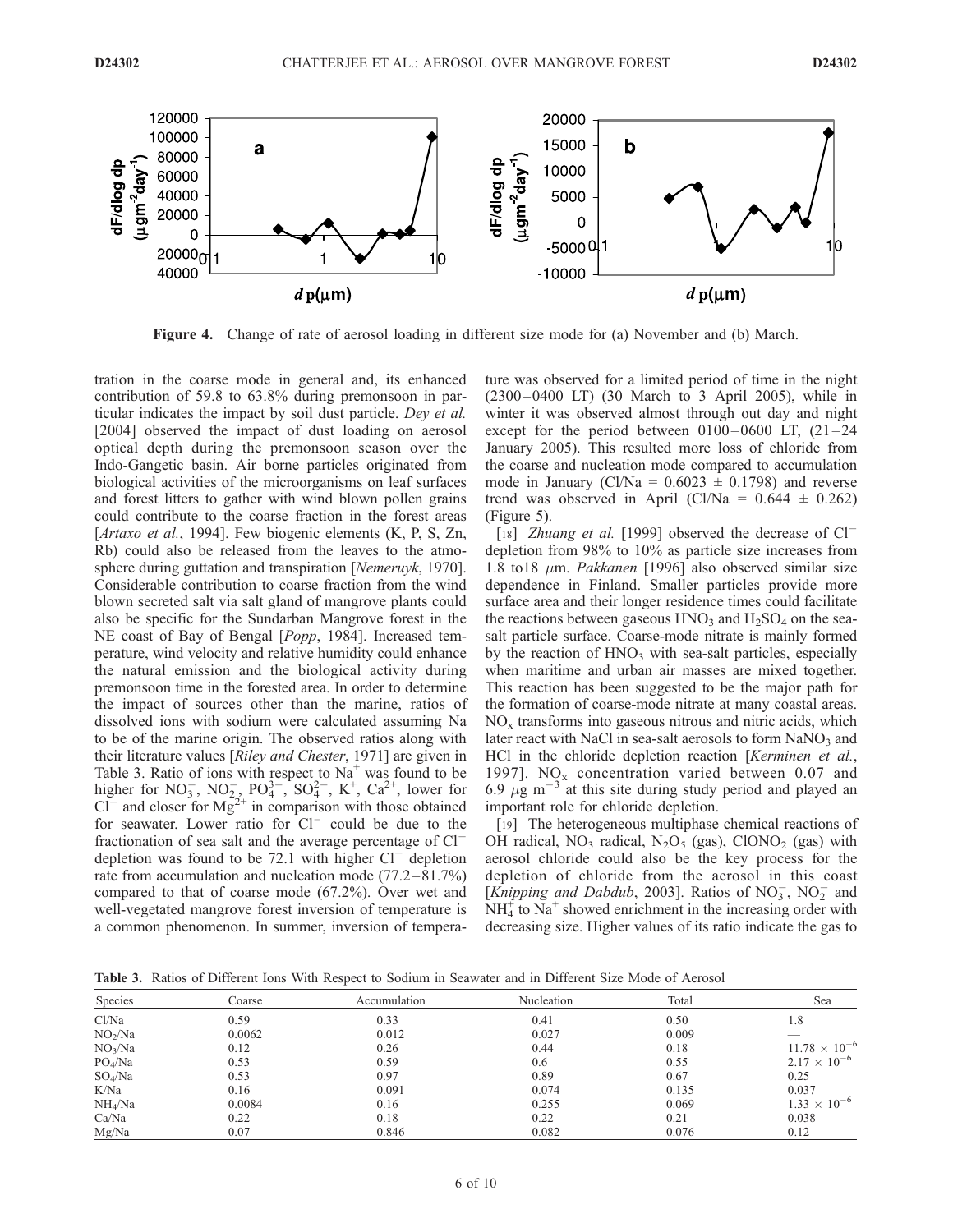

Figure 5. Size distribution of (a) total aerosol (average of five sets of data) and Cl/Na ratio (April and January), (b) Na<sup>+</sup>, (c) Cl<sup>-</sup>, (d) NH<sub>4</sub><sup>+</sup>, (e) NO<sub>3</sub><sup>-</sup>, (f) NO<sub>2</sub><sup>-</sup>, (g) SO<sub>4</sub><sup>-2</sup>, (h) PO<sub>4</sub><sup>-3</sup>, (i) K<sup>+</sup>, (j) Ca<sup>+2</sup>, and (k)  $Mg^{2}$  (average of five sets of data).

solid conversion of  $NH_3$  to  $NH_4NO_3$  in the accumulation and nucleation mode. Ammonia showed a decreasing concentration in the atmosphere from its maximum value of 16.58  $\mu$ g m<sup>-3</sup> in January to 3  $\mu$ g m<sup>-3</sup> in April.

[20] Concentrations of non-sea-salt sulphate were found to be 51.8, 74 and 72 percent of the total aerosol sulphate in the coarse, accumulation and nucleation mode, respectively. Sulphate shows prominent peak in accumulation and nu-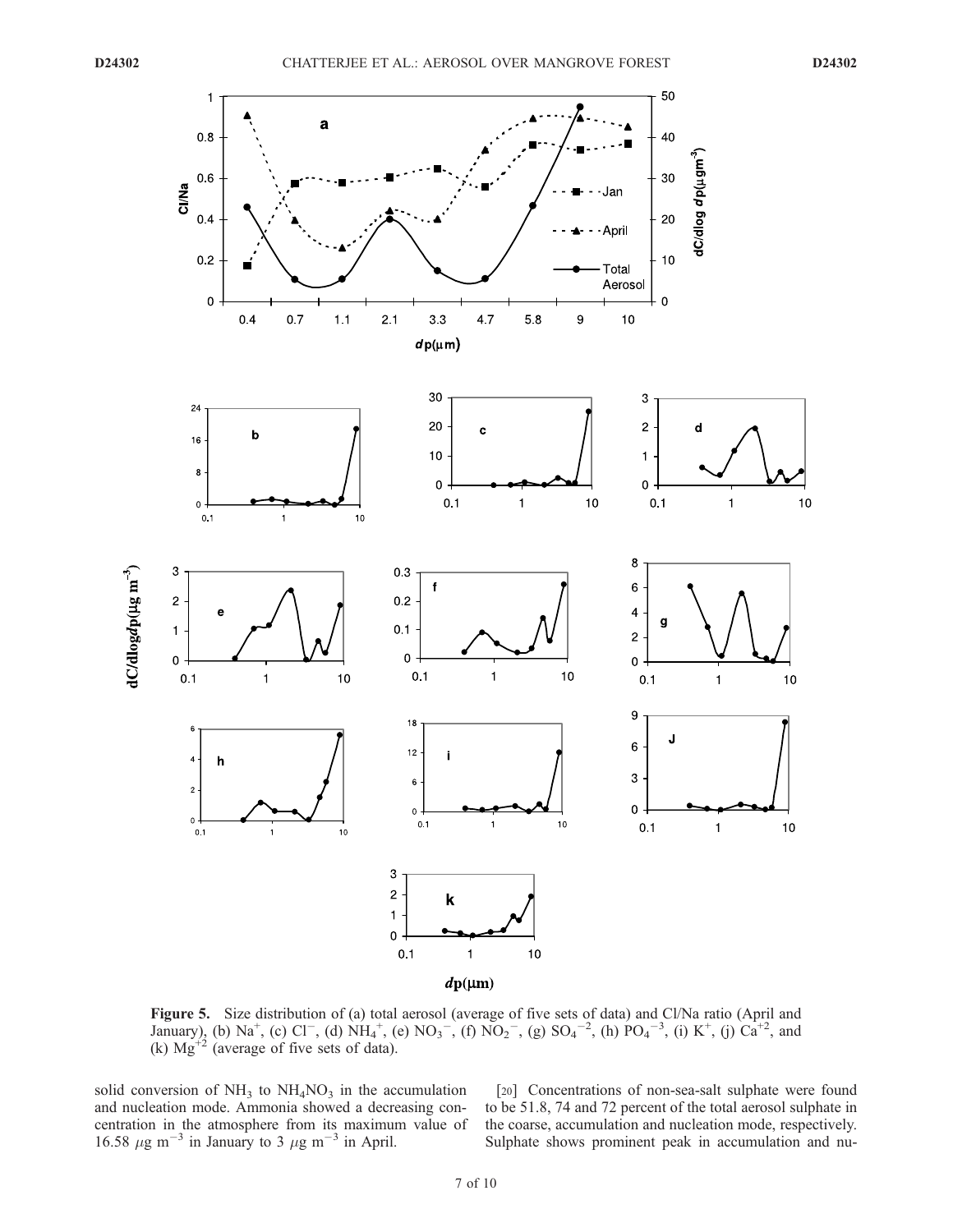| Variable             | Factor 1 | Factor 2 | Factor 3 | Factor 4 | Factor 5 | Communality |
|----------------------|----------|----------|----------|----------|----------|-------------|
| Na                   | 0.94     | $-0.17$  | $-0.08$  | 0.2      | $-0.074$ | 0.96        |
| NH <sub>4</sub>      | 0.64     | 0.64     | $-0.22$  | $-0.21$  | 0.03     | 0.91        |
| K                    | 0.26     | 0.25     | 0.83     | $-0.26$  | $-0.19$  | 0.93        |
| Ca                   | 0.74     | $-0.18$  | 0.46     | $-0.22$  | 0.08     | 0.84        |
| Mg                   | 0.81     | $-0.07$  | $-0.5$   | 0.12     | 0.02     | 0.93        |
| Cl                   | 0.76     | $-0.24$  | 0.16     | 0.28     | $-0.46$  | 0.96        |
| NO <sub>2</sub>      | $-0.12$  | 0.7      | 0.15     | 0.65     | 0.05     | 0.95        |
| NO <sub>3</sub>      | 0.12     | 0.93     | 0.21     | $-0.05$  | 0.02     | 0.92        |
| PO <sub>4</sub>      | 0.49     | $-0.35$  | 0.52     | 0.23     | 0.51     | 0.95        |
| SO <sub>4</sub>      | 0.77     | 0.27     | $-0.41$  | $-0.22$  | 0.17     | 0.92        |
| Eigenvalue           | 4.0      | 2.13     | 1.74     | 0.82     | 0.56     |             |
| Percent of Variation | 40.1     | 21.3     | 17.4     | 8.2      | 5.6      |             |

Table 4. VARIMAX-Rotated Factor-Loading Matrix for Aerosol

cleation mode. The sulphate concentration corresponding to the coarse mode may originate from marine source but occurrence of maximum percentage of non-sea-salt sulphate in the accumulation mode indicates their formation by the growth of the condensation mode particles and/or evaporation of large droplets formed by the oxidation of  $SO<sub>2</sub>$  to H<sub>2</sub>SO<sub>4</sub> [*Pandis et al.*, 1992]. This is further corroborated by the highest depletion of chloride from the accumulation mode.  $SO_4^{-2}/Cl$  ratio is significantly higher compared to that of seawater. Blooming of phytoplankton occurring almost through out the year [Biswas et al., 2004] and sulphate reduction occurring in anoxic condition of the sediment could result considerable emission of biogenic emission of sulphur gases, which ultimately converted to non-sea-salt sulphate in the aerosol. Chloride depletion (Cl<sub>loss</sub> in  $\mu$ M) for particles  $\leq 2.0 \mu$ m showed a positive correlation (r = 0.54,  $t = 0.05$ ) with non-sea-sulphate (nss in  $\mu$ M) : Cl<sub>loss</sub> =  $0.028 + 2.45$  [nss].

[21] Mass size distribution of the total aerosol was trimodal as is evident by Figure 5a and Figures 5b, 5c, 5d, 5e, 5f, 5g, 5h, 5i, 5j, and 5k showed the characteristics of the mass size distribution of various ionic components. Similarity of size distribution of both sodium and chloride with prominent coarse-mode peak (Figures 5b and 5c) indicated their common marine source. For mean size distribution of  $NH<sub>4</sub><sup>+</sup>$  and  $NO<sub>3</sub><sup>-</sup>$  (Figures 5d and 5e) accumulation mode was more prominent compared to other two modes. Accumulation mode nitrate could be formed from NOx after its gas phase conversion to  $HNO<sub>3</sub>$  followed by the reaction with  $NH_3$  to form  $NH_4NO_3$ . Distribution of  $NO_3^-$  in coarse mode was the result of reaction of  $HNO<sub>3</sub>$  or  $N<sub>2</sub>O<sub>5</sub>$  with preexisting particles. Size distribution of  $\overline{NO_3}$  showed a hump at the  $0.4-0.7 \mu m$  ranges similar to the peak observed in the same range for  $NO<sub>2</sub>$  (Figure 5f), which could be due to the successive photochemical loss of  $NO<sub>3</sub><sup>-</sup>$  or decomposition of  $NO_3^-$  to  $NO_2^-$  [*Millero*, 1996]. Figure 5g showed a trimodal distribution of sulphate. Excess sulphate concentration was calculated from the nss sulphate that was not associated with  $NH<sub>4</sub>$ . Excess sulphate concentration along with  $NO_3^-$  and  $NO_2^-$  could account for only 22.28% of depletion of chloride (Table 2). The significance of the response of chloride loss (Cl<sub>loss</sub> in  $\mu$ M) for particles > 2.0  $\mu$ m was tested by multiple regression analysis. The dependent variable was Cl<sub>loss</sub> and the independent variables were non-sea-sulphate (nss in  $\mu$ M) and nitrate (NO<sub>3</sub> in  $\mu$ M). Statistical analysis revealed significant correlation between  $Cl<sub>loss</sub>$  with independent variable tested  $[Cl<sub>loss</sub> =$ 

 $0.021 + 2.49$  [nss] + 6.7 [NO<sub>3</sub>], R<sup>2</sup> = 78.89, p = 0.028]. Linear terms nss and  $NO<sub>3</sub><sup>-</sup>$  were positive and influenced chloride loss from sea-salt particles.

[22] Size distribution of phosphate showed two peaks (Figure 5h) at coarse and accumulation mode with an average concentration of  $10.6 \pm 4.61 \ \mu g \ m^{-3}$ . Coarse-mode fraction was found to be 61.6% of the total aerosol phosphate. Artaxo et al. [2001] reported nighttime plant emission of phosphorus, which was about  $2-5$  times higher than that of daytime in the Amazon forest with an average concentration of 70 ng  $m^{-3}$  in the coarse mode. It was suggested that the forest released P in the coarse mode only at nighttime to minimize the risk of P loss to the overall ecosystem, sharing this key nutrient with only the nearest neighbors.

[23] The mass size distribution of K<sup>+</sup>, Ca<sup>2+</sup>, Mg<sup>2+</sup> (Figures 5i, 5j, and 5k), showed unimodal distribution like  $Na<sup>+</sup>$  and Cl<sup>-</sup> reflecting their major marine source. However, a small peak at  $1.1-2.1 \mu m$  range indicated transport of wind blown dust to this pristine environment.

[24] To separate different aerosol components, the absolute principal component analysis was done [Hopke, 1985] for the quantification of elemental source profile. The variability in the concentration of water-soluble ions was used in a factor analysis model to study the relationship between observed variables. Table 4 shows the VARIMAX rotated factor loading matrix. It shows the communalities of the factor analysis that express the percentage of each element variability that was explained by the factor model and gives the variance explained by each retained factor. Factor loading larger than approximately 0.3 are statistically significant [Heidam, 1982]. The first factor had high loading for  $\text{Na}^+$ ,  $\text{NH}_4^+$ ,  $\text{Ca}^{2+}$ ,  $\text{Mg}^{2+}$ ,  $\text{Cl}^-$ ,  $\text{PO}_4^{3-}$  and  $\text{SO}_4^{2-}$  and represented marine salt particle. Association of phosphate with the salt particles as observed in factor analysis (factor 1) indicated that considerable proportion of aerosol phosphate in coarse mode had marine source and the concentration of phosphate phosphorous in the NE coast of Bay of Bengal was found higher (Table 1) compared to that of the open ocean. Higher phosphate concentration in the surf zone was due to the nutrient run off from the mangrove-dominated estuaries at the land ocean boundary condition of Sundarban Mangrove forest. The second factor was due to the biogenic source of ammonia as well as its atmospheric transport from the land. Its association with  $NO<sub>2</sub><sup>-</sup>$  and  $NO<sub>3</sub><sup>-</sup>$  could be due to photochemical oxidation. Third factor was loaded with  $K^+$ ,  $Ca^{2+}$  and PO $4^-$  and represented the soil dust particle and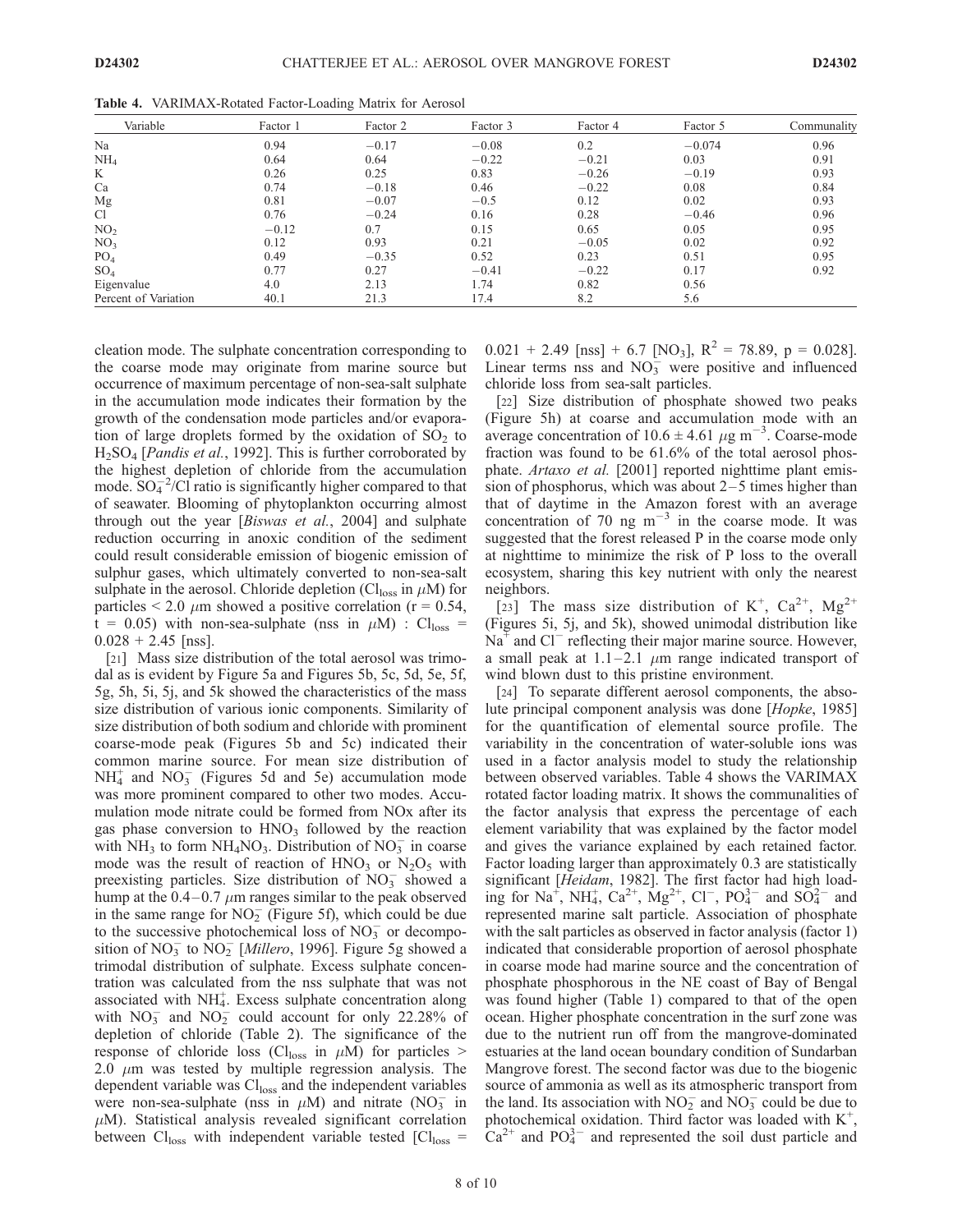

Figure 6. Total aerosol mass source apportionment.

factor 4 was associated with  $NO<sub>2</sub><sup>-</sup>$  representing atmospheric transport of NOx from the adjacent metropolis. Higher concentration of phosphate in the aerosol over Sundarban Mangrove forest compared to other area with minimum anthropogenic influence [Artaxo et al., 1990, 2001] could be due to the contribution from different sources as was evident by its association with factor 1, 3 and 5. Phosphate enters the atmosphere from a verity of sources such as continental-derived dust, sea spray and plant pollen [Graham and Duce, 1979; Migon et al., 2001] and with increasing fluxes from anthropogenic sources, atmospheric input of phosphorus are believed to cause significant effects within coastal ecosystems [Fang, 2004]. One particular important issue evident in Table 2 was the presence of significant coarse-mode phosphorus concentration being higher than both nitrate and nss sulphate, and about the same concentration as total sulphate. Artaxo et al. [2002] showed higher concentration of coarse-mode phosphorus (pasture site = 37.9  $\pm$  23.3 ng m<sup>-3</sup>, forest site = 34.0  $\pm$ 23.7 ng m<sup>-3</sup>) compared to that of sulphate (pasture = 24.0  $\pm$ 14.1, forest =  $28.\overline{2} \pm 15.9$  nmol m<sup>-3</sup>) in the aerosol in the wet season in Rondonia, Amazonia. Enhancement of coarse-mode phosphorus  $(46.9 \text{ ng m}^{-3})$  was also observed during dry season as a result of the long-range transport of biomass burning. Dey et al. [2004] showed strong seasonal variability in the Indo-Gangetic basin, with least spectral dependence of aerosol optical depth (AOD) during premonsoon, characterized by dust loading. The increased concentration of leachable inorganic phosphorus in the aerosol could be attributed by the dust particles. Herut et al. [1999] obtained 387  $\pm$  205  $\mu$ g seawater leachable phosphorus per g of dust collected at three sites along the Mediterranean coast of Israel.

[25] The five-factor model could explain 92.6% of the data variance and the first three components account for 78.8%. The communalities for all variables, in general are larger than 90%, indicating that the five factors could explain satisfactorily the observed elemental concentration. Figure 6 shows the total aerosol mass source apportionment.

For the total aerosol samples, 40% of the aerosol mass was associated with marine aerosol, 26.9% with gas to solid converted particles, 17.4% with soil dust, 8.2% with  $NO_X$ transported by advective process, 5.6% with bio-aerosol component.

# 5. Conclusion

[26] The average atmospheric concentration of aerosol over Sundarban Mangrove forest at the NE coast of Bay of Bengal during Asiatic dry season was found to be 99.94  $\mu$ g m<sup>-3</sup>. The estimated rate of loading of aerosol ranged between 0.19 and 4.29  $\mu$ g m<sup>-2</sup> s<sup>-1</sup> and dry deposition rate, between 0.019 and 13.21  $\mu$ g m<sup>-2</sup> s<sup>-1</sup>. The aerosol distribution was trimodal with different in percentage contribution. Before the onset of monsoon, contribution of nucleation mode was found to increase from 2.81 to 8.7%. More loss of chloride from the coarse and nucleation mode was observed compared to accumulation mode in winter (Cl/Na =  $0.6023 \pm 0.1798$ ) and reverse trend was observed in summer (Cl/Na =  $0.644 \pm 0.262$ ). Significant correlation was obtained for chloride loss with non-seasulphate and nitrate for particles  $>2.0$   $\mu$ m. The aerosol composition appeared to have predominant urban influence as was evident by the presence of a nucleation mode, relatively high levels of sulphate and nitrate with high chloride depletion. The proximity of Calcutta and Haldia metropolis to the mangrove forest could influence on the forest air quality and depositional processes. The sum of water-soluble inorganic components accounted for 72.35% of the total aerosol mass with relatively higher contribution of phosphate. Occurrence of four types of particle: marine aerosol particle, naturally released biogenic particle, soil dust particle and particles derived from the anthropogenic and biogenic gases have been identified in the aerosol by factor analysis.

[27] Acknowledgments. Financial assistance from the Indian Space Research Organisation, Government of India, through the S. K. Mitra Center for Research in Space and Environment, University of Calcutta, and a fellowship to A.C. are gratefully acknowledged. Thanks are also due to Sundarban Biosphere Reserve and Divisional forest office, South 24 Parganas, Government of West Bengal, India, and Calcutta Port Trust, India, for permission to carry out the experiments. The authors appreciate the help extended by H. Biswas during manuscript revision.

#### References

- APHA Intersociety Committee (1977). Methods of Air Sampling and Analyses, 2nd ed., edited by K. Moris, 511-513 pp., Am. Publ. Health Assoc., Washington, D. C.
- Artaxo, P., W. Maenhaut, H. Storms, and R. V. Grieken (1990), Aerosol characteristics and sources for the Amazon Basin during wet season, J. Geophys. Res., 95, 16,971 – 16,985.
- Artaxo, P., F. Gerab, M. A. Yamasoe, and J. V. Martius (1994), Fine mode aerosol composition at three long-term atmospheric monitoring sites in the Amazon Basin, J. Geophys. Res., 99, 22,857-22,868.
- Artaxo, P., E. T. Fernandes, J. V. Martius, M. A. Yamasoe, P. V. Hobbs, W. Maenhaut, K. M. Longo, and A. Castanho (1998), Large scale aerosol source apportionment in Amazonia, J. Geophys. Res., 103, 31,837-31,847.
- Artaxo, P., M. O. Andreae, A. Guenther, and D. Rosenfeld (2001), Unveiling the lively atmosphere-biosphere interactions in the Amazon, Global Change Newsl.,  $45$ ,  $12-15$ .
- Artaxo, P., J. V. Martin, M. A. Yamasoe, A. S. Procopio, T. M. Pauliquevis, M. O. Andreae, P. Guyon, V. L. Gatti, and A. M. C. Leal (2002), Physical and chemical properties of aerosols in the wet and dry seasons in Rondonia, Amazonia, J. Geophys. Res., 107(D20), 8081, doi:10.1029/ 2001JD000666.